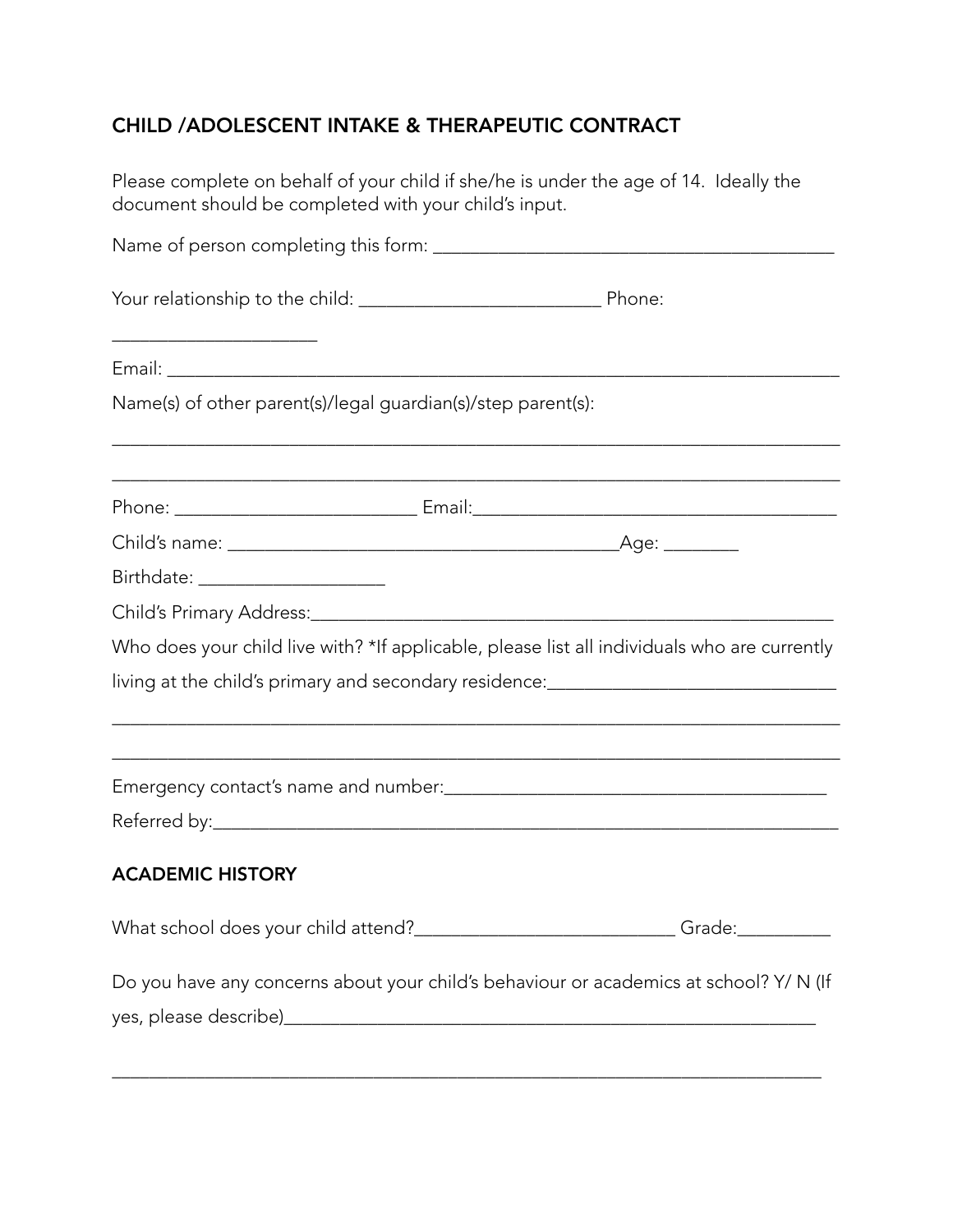If applicable to presenting problem(s), school guidance counsellor's name and number:

\_\_\_\_\_\_\_\_\_\_\_\_\_\_\_\_\_\_\_\_\_\_\_\_\_\_\_\_\_\_\_\_\_\_\_\_\_\_\_\_\_\_\_\_\_\_\_\_\_\_\_\_\_\_\_\_\_\_\_\_\_\_\_\_\_\_\_\_\_\_\_\_\_\_\_\_\_

| Has your child experienced any of the following at school? Please circle where |  |
|--------------------------------------------------------------------------------|--|
| applicable.                                                                    |  |

| Fighting              | Suspension | Gang influences      | Drugs/alcohol | Detention                             |
|-----------------------|------------|----------------------|---------------|---------------------------------------|
| Poor grades           |            | Behavioural problems |               | Incomplete homework Lack of friends   |
| Learning disabilities |            | Poor attendance      |               | Peer pressure Anxiety Fear of failure |

### FAMILY HISTORY

Please describe your child's relationships with each of the following people, if applicable:

| Biological mother: |  |
|--------------------|--|
|                    |  |

| <b>Bioloc</b><br>- - - -<br>,,,,<br>$\sim$ |  |
|--------------------------------------------|--|
|                                            |  |

Step-parents: \_\_\_\_\_\_\_\_\_\_\_\_\_\_\_\_\_\_\_\_\_\_\_\_\_\_\_\_\_\_\_\_\_\_\_\_\_\_\_\_\_\_\_\_\_\_\_\_\_\_\_\_\_\_\_\_\_\_\_\_\_\_\_\_

| ، ⊖د |  |
|------|--|
| --   |  |
|      |  |

Siblings:\_\_\_\_\_\_\_\_\_\_\_\_\_\_\_\_\_\_\_\_\_\_\_\_\_\_\_\_\_\_\_\_\_\_\_\_\_\_\_\_\_\_\_\_\_\_\_\_\_\_\_\_\_\_\_\_\_\_\_\_\_\_\_\_\_\_\_\_\_

| $ -$      |  |
|-----------|--|
| Extender. |  |
|           |  |

Friends:\_\_\_\_\_\_\_\_\_\_\_\_\_\_\_\_\_\_\_\_\_\_\_\_\_\_\_\_\_\_\_\_\_\_\_\_\_\_\_\_\_\_\_\_\_\_\_\_\_\_\_\_\_\_\_\_\_\_\_\_\_\_\_\_\_\_\_\_\_\_

Have there been any deaths of or separations from parents, family members, nannies, babysitters or friends with whom your child was close or had frequent contact?

\_\_\_\_\_\_\_\_\_\_\_\_\_\_\_\_\_\_\_\_\_\_\_\_\_\_\_\_\_\_\_\_\_\_\_\_\_\_\_\_\_\_\_\_\_\_\_\_\_\_\_\_\_\_\_\_\_\_\_\_\_\_\_\_\_\_\_\_\_\_\_\_\_\_\_\_\_\_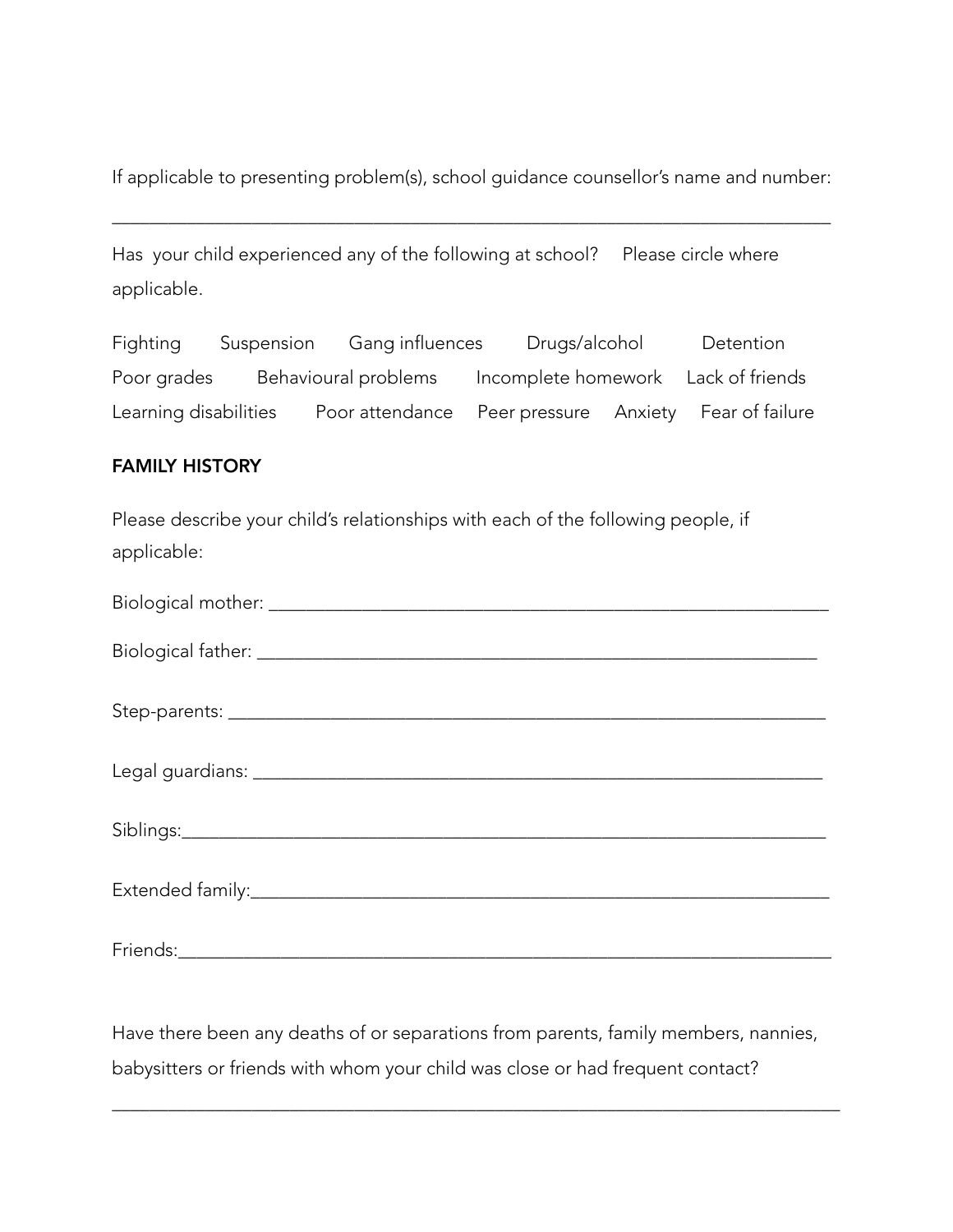## MEDICAL HISTORY

Please list any significant medical problems that your child has ever had:\_\_\_\_\_\_\_\_\_\_\_\_\_\_

\_\_\_\_\_\_\_\_\_\_\_\_\_\_\_\_\_\_\_\_\_\_\_\_\_\_\_\_\_\_\_\_\_\_\_\_\_\_\_\_\_\_\_\_\_\_\_\_\_\_\_\_\_\_\_\_\_\_\_\_\_\_\_\_\_\_\_\_\_\_\_\_\_\_\_\_\_\_

\_\_\_\_\_\_\_\_\_\_\_\_\_\_\_\_\_\_\_\_\_\_\_\_\_\_\_\_\_\_\_\_\_\_\_\_\_\_\_\_\_\_\_\_\_\_\_\_\_\_\_\_\_\_\_\_\_\_\_\_\_\_\_\_\_\_\_\_\_\_\_\_\_\_\_\_\_\_

Please list any medications your child currently takes, and what they are taken for:

#### REASON FOR REFERRAL

Please circle the issues or symptoms you are currently concerned about with respect to your child:

| Sad/depressed mood            | Sleep disturbances             |                       | Hearing voices                      |         | Trauma        |                                |
|-------------------------------|--------------------------------|-----------------------|-------------------------------------|---------|---------------|--------------------------------|
| Suicidal thoughts             | Worries/anxiety                | Nightmares            |                                     |         |               | Seeing things others don't see |
| Perfectionism                 | Lack of interest in activities |                       | Often fatigued                      |         |               | Anxiety attacks                |
| Withdrawn                     | Poor attention/concentration   |                       | Irritable                           |         | Hyperactivity |                                |
| Romantic problems             | Running Away                   |                       | Trouble with the law                |         |               | Sexual identity                |
| Academic performance          | School attendance              |                       | Victim of bullying                  |         |               | Internet addiction             |
| Inappropriate sexual behavior |                                | Repetitive behaviours |                                     | Shyness |               | Social skills                  |
| Aggressive behaviour          | <b>Appetite Changes</b>        |                       | Restrictive eating /binging/purging |         |               |                                |
| Defiant towards adults        | Conflict at home               |                       | Bereavement                         |         |               | Stealing/lying                 |
| Alcohol/drug use              | Self-injurious behaviour       |                       |                                     |         |               | Parental divorce/separation    |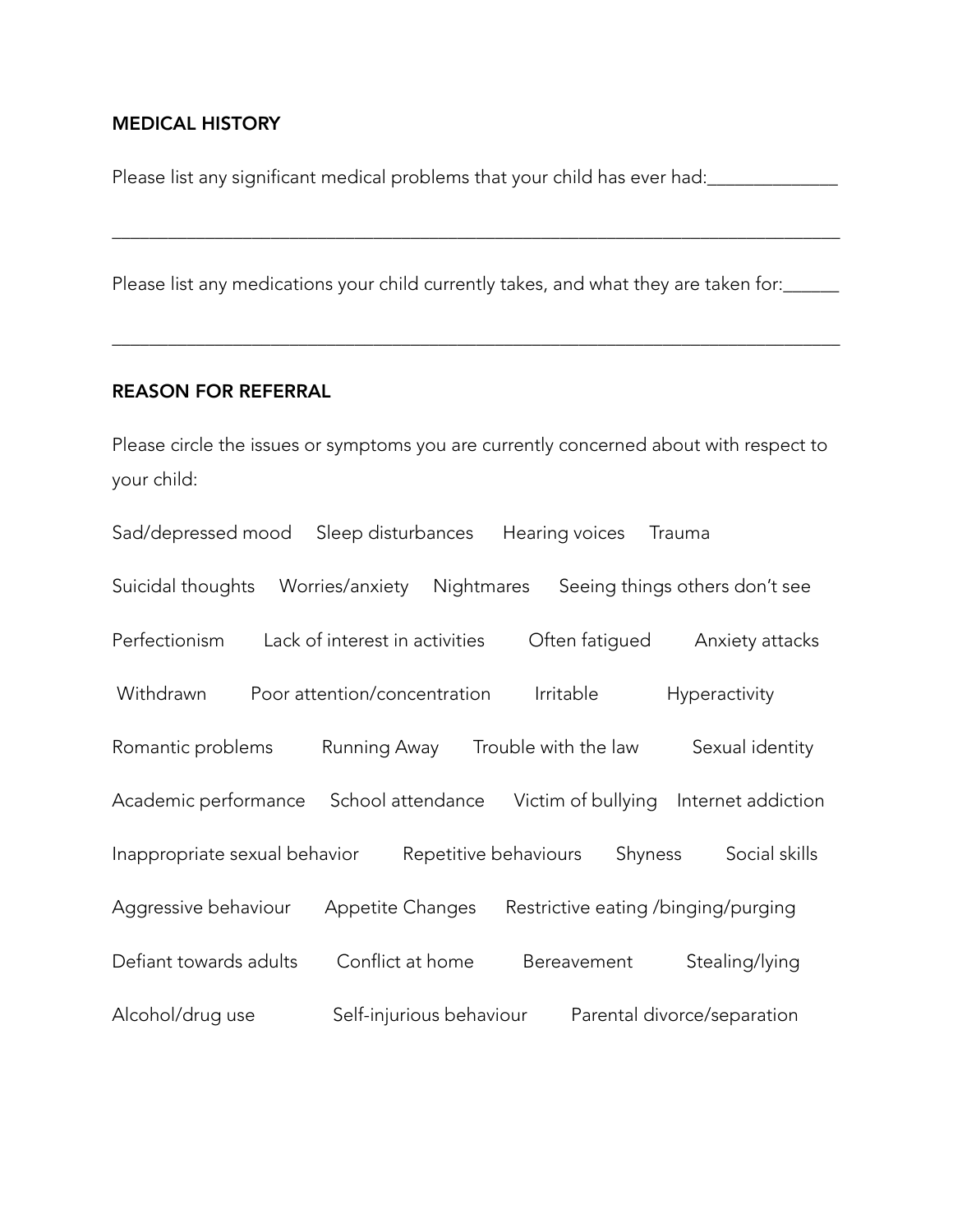When did these problems start? What was going on in your child's life at that time?

Does your child agree with your understanding of the presenting issue(s)? Y/N If no, please describe how your child views your current concerns: \_\_\_\_\_\_\_\_\_\_\_\_\_\_

What are your child's positive qualities and skills? What do you like about your child?

What would you like them to achieve by attending family therapy?

Is there anything else that you would like to mention?\_\_\_\_\_\_\_\_\_\_\_\_\_\_\_\_\_\_\_\_\_\_\_\_\_\_

Thank you for taking the time to complete this extensive questionnaire. It helps me to

help you!

| Client's Signature: |  |
|---------------------|--|
|                     |  |

| Mothers' Signature: |  |
|---------------------|--|
|---------------------|--|

| Father's Signature: |  |
|---------------------|--|
|                     |  |
|                     |  |

Date: and the state of the state of the state of the state of the state of the state of the state of the state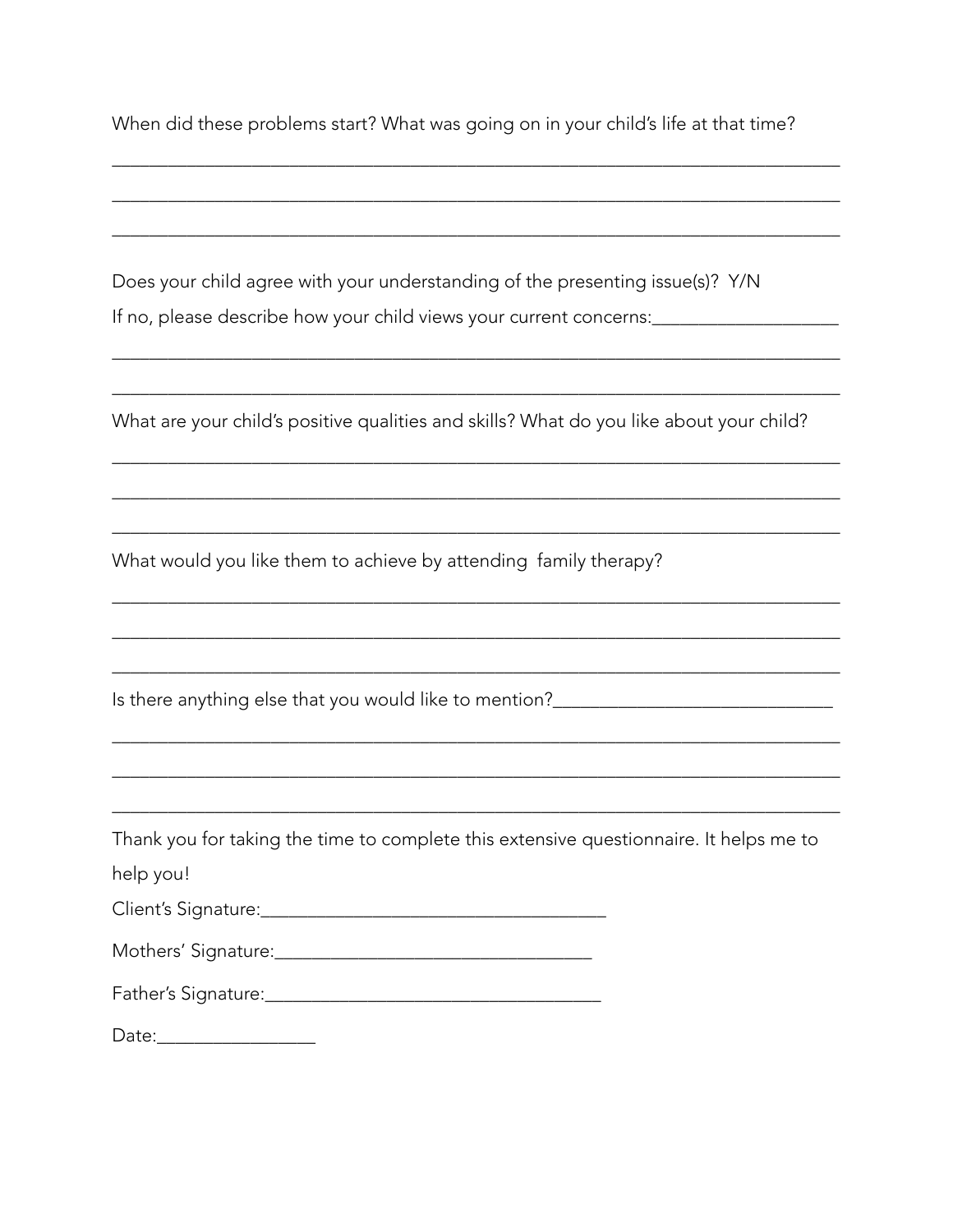# THERAPEUTIC CONTRACT

I consent to treatment with Adrienne Durst. I understand that I can terminate therapy at any time. Confidentiality is a fundamental principle of therapy. I understand that no information shared or disclosed between myself and Adrienne will be disclosed to any third party without my written permission, except for the following circumstances:

**1. DUTY TO WARN & PROTECT:** When a client discloses intentions or a plan to harm another person, the mental health professional is required to warn the intended victim and report this information to legal authorities. In cases in which the client discloses or implies a plan for suicide, the health care professional is required to notify the family of the client and/or required authorities.

# 2. ABUSE OF CHILDREN & VULNERABLE ADULTS

If a client states or suggest that he or she is abusing a child (or vulnerable adult) or has recently abused a child (or vulnerable adult) or that a child (or vulnerable adult) is in danger of abuse, the mental health professional is required to report this information to the appropriate social services and/or legal authorities.

## 3. PRENATAL EXPOSURE

Mental health care professionals are required to report admitted prenatal exposure to controlled substances that are potentially harmful.

## 4. INSURANCE PROVIDERS

Insurance companies and other third-party payers are given information that they request regarding services to clients.

## 5. SUPERVISION/CONSULTATION

The therapist may discuss treatment for the purpose of supervision and consultation when needed, with the understanding that any identifying characteristics remain confidential. If you ever want me to share information with someone else ( such as your doctor), you need to sign a written authorization form giving me consent to do so.

# **SESSIONS**

Sessions are 50 minutes in length and take place weekly. If you appear late for a session that time will be lost at your expense. Couple and family therapy sessions begin only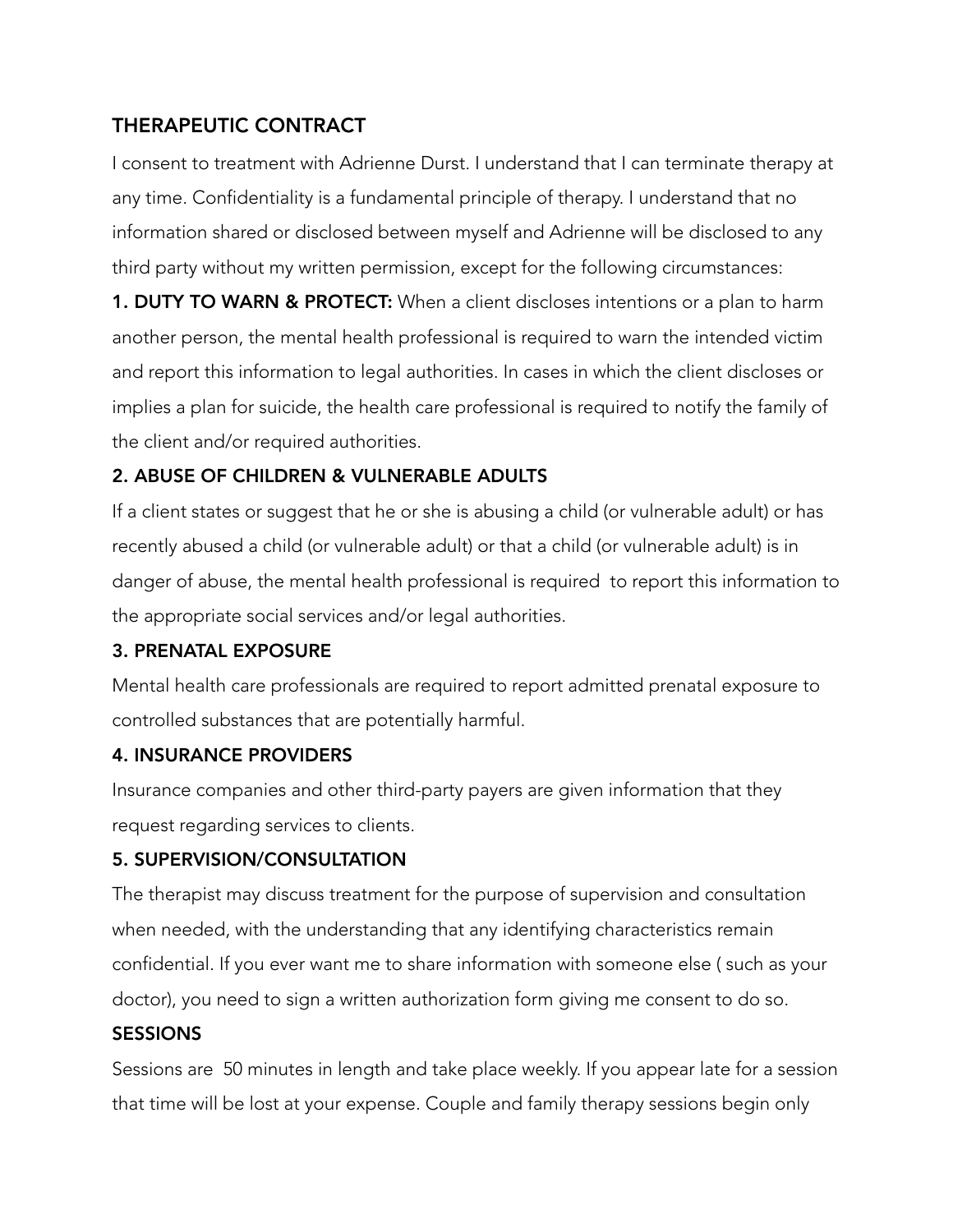when everyone is present. Longer and more frequent sessions may be arranged by mutual agreement. If several members of your family attend sessions with me, or when working with partners in couples therapy, information shared with me by one family member is not necessarily confidential from others in treatment.

#### FEES

The rate per session is 170 dollars for individuals and 190 dollars for couples and family therapy. Fees are payable at the beginning of each session and can be made either by cash, check or etransfer. I am only available to discuss scheduling arrangements by phone. It is recommended that if there is information that you want to discuss that an additional session is booked, as phone conversations over 15 minutes will be billed for one therapeutic hour. There will be a fee for any requested documents. Fees are reevaluated and subject to change on a yearly basis. Fees for couple or family therapy remain the same even if you are seen during an individual session without your partner, spouse, parent or other family member.

#### **INSURANCE**

I am a member of the Order of Social Workers of Quebec as a Marital and Family Therapist, my permit number is # DURA05-02-180. I also hold a Psychotherapist permit through the Ordre des Psychologues du Quebec and my permit number is #60581-13. Additionally, I can issue receipts under the Academy of Naturopaths and Naturotherapist of Canada and my permit number is #12-5715. Since insurance policies may vary, it is important to read your policy carefully and understand the extent of your coverage. If receipts are needed for insurance please advise me.

#### CANCELLATION POLICY

You are required to give 48 hours if you are unable to attend the session. Cancellations received less then two business days in advance and missed appointments will be charged at the full fee, except in instances of illness or emergency.